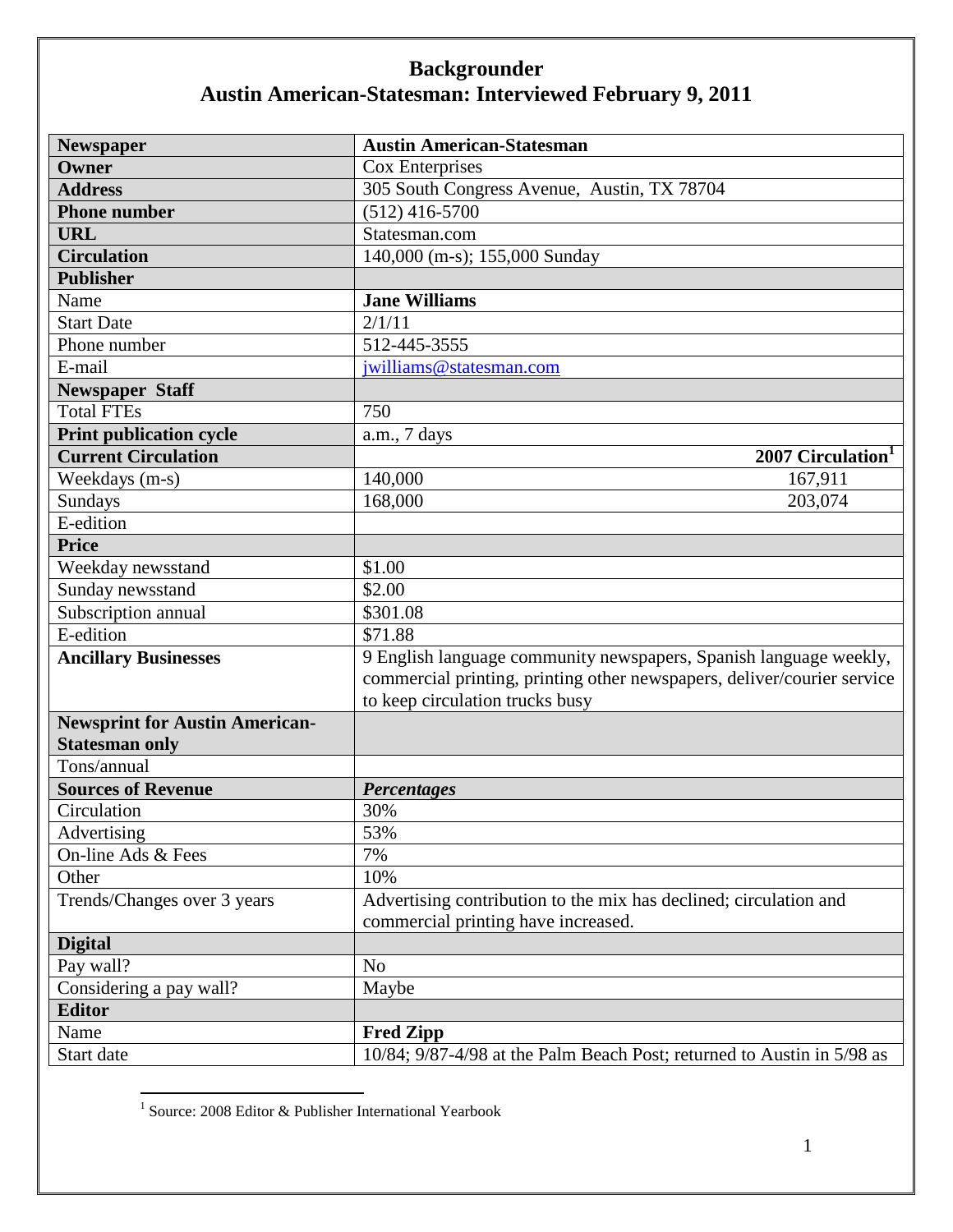|                                  | assistant managing editor. Editor since 2008.                                            |
|----------------------------------|------------------------------------------------------------------------------------------|
| Phone number                     | 512-912-2983                                                                             |
| E-mail                           | fzipp@statesman.com                                                                      |
| <b>News Staff</b>                |                                                                                          |
| <b>Total FTE</b>                 | 166                                                                                      |
| Reporters                        | 70                                                                                       |
| Editors                          | 40 (copy and assigning)                                                                  |
| Design, Photo, Graphics          | 26                                                                                       |
| Online                           | 12.5                                                                                     |
| <b>Bureaus</b>                   | Statehouse during session, 2 county bureaus                                              |
| Coverage                         | More than 50% of their time                                                              |
| Local government                 | Yes                                                                                      |
| Courts                           | Yes                                                                                      |
| Public safety                    | Yes                                                                                      |
| County government                | Yes                                                                                      |
| <b>School Board</b>              | Yes                                                                                      |
| <b>Business</b>                  | 6                                                                                        |
| <b>Sports</b>                    | 10                                                                                       |
| Entertainment & arts, Feature    | $12 - 14$                                                                                |
| Environment                      | Yes                                                                                      |
| Health care                      | Yes                                                                                      |
| Social services and philanthropy | Yes                                                                                      |
| Religion                         | Yes                                                                                      |
| Project reports                  | Yes                                                                                      |
| Columnists                       | Metro, Transportation, State Politics, Sports, Social --- Political<br>cartoon on Sunday |
| <b>VP Audience Strategy</b>      |                                                                                          |
| Name                             | <b>Tim Lott</b>                                                                          |
| Start date                       | 1989                                                                                     |
| Phone                            | 512-445-3550                                                                             |
| E-Mail                           | tlott@statesman.com                                                                      |
| <b>Online Managing Editor</b>    |                                                                                          |
| Name                             | <b>Zach Ryall</b>                                                                        |
| Start date                       | 1977, staff photog, 20 years as photo director, then, Jan 2008 became                    |
|                                  | <b>Online Managing Editor</b>                                                            |
| Phone                            | 512-912-2938                                                                             |
| E-Mail                           | zryall@statesman.com                                                                     |
| <b>Digital News Staff</b>        |                                                                                          |
| Size                             | 9 full time, including a supervising editor, database/projects editor,                   |
|                                  | social media editor, 5 producers to staff two web sites and a                            |
|                                  | multimedia tech. Part time staff supplement events listings and                          |
|                                  | seasonal sports coverage.                                                                |
| Sufficient?                      | Yes                                                                                      |
| <b>Reporting/Photo staff</b>     | Draw entirely from newsroom resources. Staff DV journalist reports                       |
|                                  | through Photodept.                                                                       |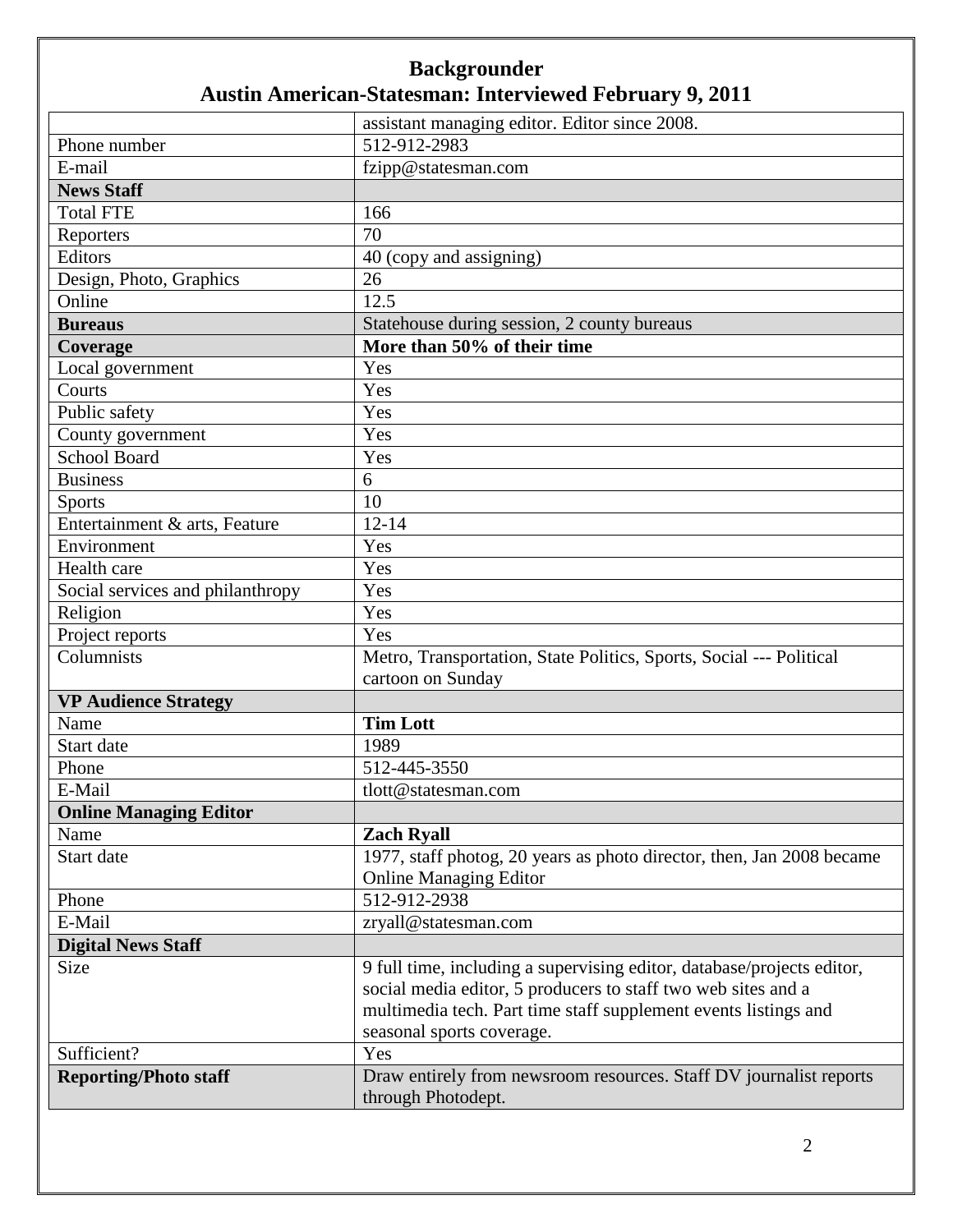| Does reporting staff feed materials for                                                                                                                                                                                                                                         | Yes                                                                                                                                                                                                                                                                                                                                                                                           |
|---------------------------------------------------------------------------------------------------------------------------------------------------------------------------------------------------------------------------------------------------------------------------------|-----------------------------------------------------------------------------------------------------------------------------------------------------------------------------------------------------------------------------------------------------------------------------------------------------------------------------------------------------------------------------------------------|
| digital media                                                                                                                                                                                                                                                                   |                                                                                                                                                                                                                                                                                                                                                                                               |
| <b>Capabilities</b>                                                                                                                                                                                                                                                             |                                                                                                                                                                                                                                                                                                                                                                                               |
| Web platform software?                                                                                                                                                                                                                                                          | Escenic as main CMS, abandoning that at end of year or early next for                                                                                                                                                                                                                                                                                                                         |
|                                                                                                                                                                                                                                                                                 | a CMG-wide standardized cms named Medley. Blogs are                                                                                                                                                                                                                                                                                                                                           |
|                                                                                                                                                                                                                                                                                 | MoveableType. Also leaving that in Medley.                                                                                                                                                                                                                                                                                                                                                    |
| Content management system:                                                                                                                                                                                                                                                      | Escenic (Danish)                                                                                                                                                                                                                                                                                                                                                                              |
| software?                                                                                                                                                                                                                                                                       |                                                                                                                                                                                                                                                                                                                                                                                               |
| Does your organization                                                                                                                                                                                                                                                          | N <sub>o</sub>                                                                                                                                                                                                                                                                                                                                                                                |
| write code?                                                                                                                                                                                                                                                                     |                                                                                                                                                                                                                                                                                                                                                                                               |
| Number of coders?                                                                                                                                                                                                                                                               | Cox Media Group Digital staff support                                                                                                                                                                                                                                                                                                                                                         |
| <b>Flexibility &amp; response time</b>                                                                                                                                                                                                                                          |                                                                                                                                                                                                                                                                                                                                                                                               |
| Can you change web platform -                                                                                                                                                                                                                                                   | Can change as needed for news display. Use customized ESI's for                                                                                                                                                                                                                                                                                                                               |
| coding, architecture, software -- at                                                                                                                                                                                                                                            | large breaking news. Floods, wildfires, plane crashed into IRS, snow                                                                                                                                                                                                                                                                                                                          |
| least once a month? Do you?                                                                                                                                                                                                                                                     | in Texas, etc.                                                                                                                                                                                                                                                                                                                                                                                |
| Can you add new functionality                                                                                                                                                                                                                                                   | Only if it does not require development resources. We innovate in our                                                                                                                                                                                                                                                                                                                         |
| promptly as it becomes available?                                                                                                                                                                                                                                               | use of social media and approach to news gathering using tools that                                                                                                                                                                                                                                                                                                                           |
|                                                                                                                                                                                                                                                                                 | plug and play or are compatible with our CMS.                                                                                                                                                                                                                                                                                                                                                 |
| <b>Digital Tools</b>                                                                                                                                                                                                                                                            |                                                                                                                                                                                                                                                                                                                                                                                               |
| Crowd sourcing?                                                                                                                                                                                                                                                                 | Yes using, Facebook & Twitter and Storify and Tumblr                                                                                                                                                                                                                                                                                                                                          |
| Data visualization?                                                                                                                                                                                                                                                             | Interactives (weather related)                                                                                                                                                                                                                                                                                                                                                                |
| Investigative reporting?                                                                                                                                                                                                                                                        | Database use mainly, Google Fusion tables, document cloud,                                                                                                                                                                                                                                                                                                                                    |
|                                                                                                                                                                                                                                                                                 | collaborate with other media+                                                                                                                                                                                                                                                                                                                                                                 |
| Documentary video?                                                                                                                                                                                                                                                              | Yes. All news point & shoot cameras (Flip) and one staff pro shooter.                                                                                                                                                                                                                                                                                                                         |
| Any other kinds of digital tools are                                                                                                                                                                                                                                            | Ustream.TV; "eye-fi" and "my.fi" devices for deadline visual                                                                                                                                                                                                                                                                                                                                  |
| being used?                                                                                                                                                                                                                                                                     | reporting.                                                                                                                                                                                                                                                                                                                                                                                    |
| <b>Social Media</b>                                                                                                                                                                                                                                                             |                                                                                                                                                                                                                                                                                                                                                                                               |
| What is the overall organizational                                                                                                                                                                                                                                              | We're an industry leader in cultivating and and effectively using social                                                                                                                                                                                                                                                                                                                      |
| commitment to collecting, creating,                                                                                                                                                                                                                                             | media About 48,000 Twitter followers between two main accounts                                                                                                                                                                                                                                                                                                                                |
| shaping and delivering all your                                                                                                                                                                                                                                                 | (31k for @statesman, 17k for @austin360)                                                                                                                                                                                                                                                                                                                                                      |
| news/information products through                                                                                                                                                                                                                                               | About 185,000 Twitter followers in all, with about 100 newsroom                                                                                                                                                                                                                                                                                                                               |
| these digital channels?                                                                                                                                                                                                                                                         | Twitter accounts                                                                                                                                                                                                                                                                                                                                                                              |
|                                                                                                                                                                                                                                                                                 | Nearing 18,000 Facebook fans (combined on all pages)<br>We also have a 4,000 combined (Statesman and 360) Gowalla friends,                                                                                                                                                                                                                                                                    |
|                                                                                                                                                                                                                                                                                 |                                                                                                                                                                                                                                                                                                                                                                                               |
|                                                                                                                                                                                                                                                                                 |                                                                                                                                                                                                                                                                                                                                                                                               |
|                                                                                                                                                                                                                                                                                 |                                                                                                                                                                                                                                                                                                                                                                                               |
|                                                                                                                                                                                                                                                                                 |                                                                                                                                                                                                                                                                                                                                                                                               |
|                                                                                                                                                                                                                                                                                 |                                                                                                                                                                                                                                                                                                                                                                                               |
|                                                                                                                                                                                                                                                                                 |                                                                                                                                                                                                                                                                                                                                                                                               |
|                                                                                                                                                                                                                                                                                 |                                                                                                                                                                                                                                                                                                                                                                                               |
|                                                                                                                                                                                                                                                                                 |                                                                                                                                                                                                                                                                                                                                                                                               |
|                                                                                                                                                                                                                                                                                 |                                                                                                                                                                                                                                                                                                                                                                                               |
|                                                                                                                                                                                                                                                                                 |                                                                                                                                                                                                                                                                                                                                                                                               |
|                                                                                                                                                                                                                                                                                 |                                                                                                                                                                                                                                                                                                                                                                                               |
| "digital services" such as helping                                                                                                                                                                                                                                              |                                                                                                                                                                                                                                                                                                                                                                                               |
| To what extent is your newspaper<br>connected to people through social<br>media?<br><b>Advertising</b><br>Is your advertising staff is able to<br>provide competitive digital services to<br>merchants?<br>Do you use "real time" ads?<br>Does your advertising department sell | 325 members in our Waze traffic group.<br>E-mail "alerts" $-30K$<br>Seriously; The newspaper has a full time social media editor that<br>works in editorial but routinely interacts with sales and marketing.<br>Yes, mostly ad creation and the paid Tweets mentioned below.<br>Sell "Tweet" ads on Twitter at \$500 a piece<br>We offer ad creation for ads to run on our sites and others. |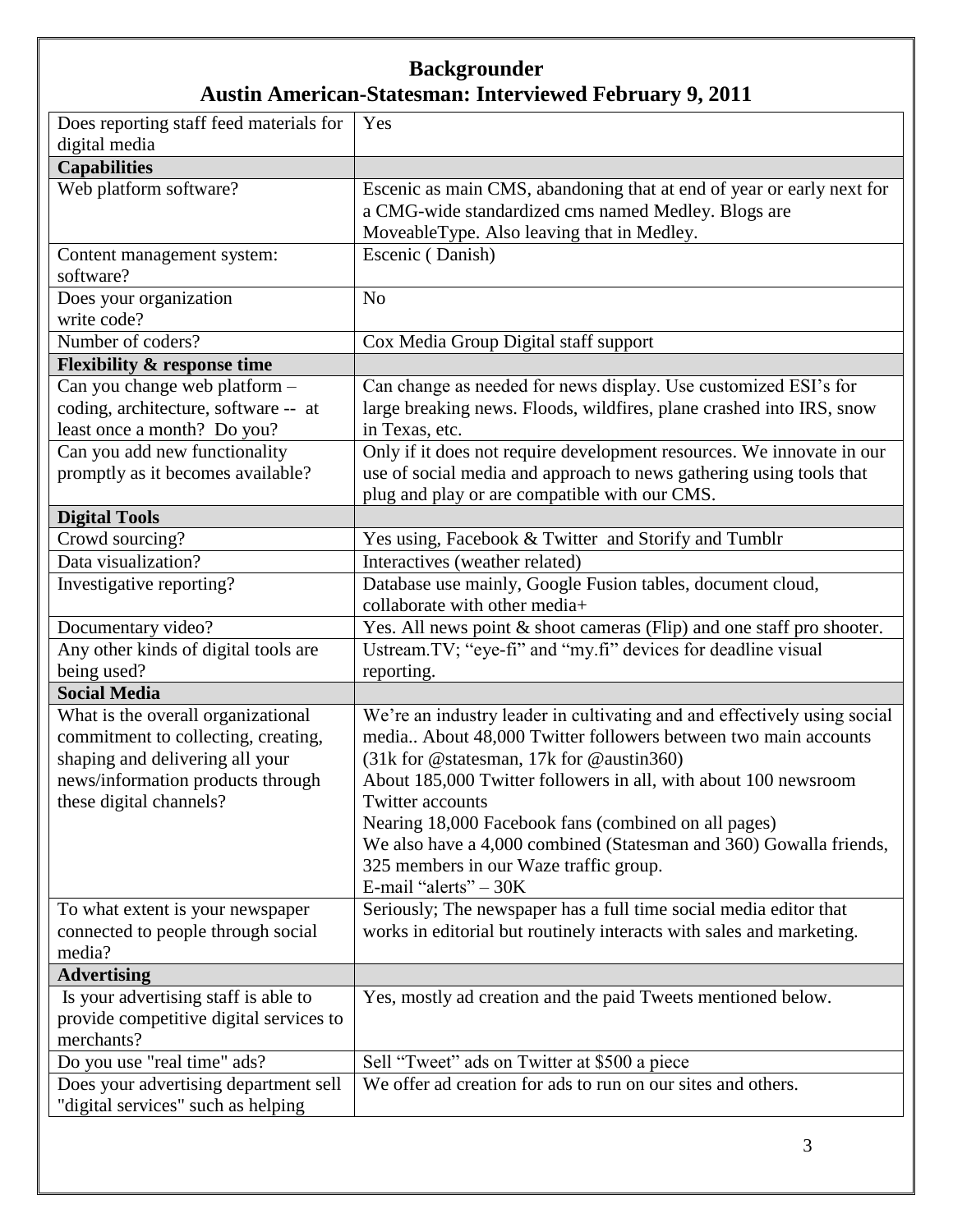| merchants with website production?      |                                                                          |
|-----------------------------------------|--------------------------------------------------------------------------|
| Does your ad department sell            | We are an affiliate partner with CMG's DealSwarm discount                |
| electronic coupons or other modern      | couponing site.                                                          |
| digital products?                       |                                                                          |
| <b>Assessment</b>                       |                                                                          |
| How do you assess your digital          |                                                                          |
| news/information products?              |                                                                          |
| Page-views?                             | Statesman.com + Austin $360 = 297M/m$ onth                               |
| Monthly uniques?                        | 24.7 million monthly uniques                                             |
| Revenue?                                |                                                                          |
| What other metrics do you use?          | "time on site", "click-throughs", "channels"                             |
| Do you assess news content?             |                                                                          |
| Number of sources?                      |                                                                          |
| Writing or visual journalism impact?    |                                                                          |
| Other?                                  | "Most popular"                                                           |
| <b>Editing</b>                          |                                                                          |
| Are there different procedures (layers  | Breaking news and blogs edited by assigning editors. Story's read by     |
| of editing) for web vs. print products? | editors and copy desk.                                                   |
|                                         |                                                                          |
| Do you use AP Style in your digital     | Yes                                                                      |
| products?                               |                                                                          |
| <b>Revenue</b>                          |                                                                          |
| Do you charge for any digital news      | Yes                                                                      |
| products?                               |                                                                          |
| Which products and how much?            | Hookem.com - \$9.95/m;                                                   |
|                                         | In FactDaily.com – for profit $(\$3,795)$ and nonprofit $(\$400)$ annual |
| <b>Digital Delivery Systems</b>         |                                                                          |
| What delivery systems do you            |                                                                          |
| employ?                                 |                                                                          |
| E-edition? (software?)                  | TechNavia                                                                |
| Smart Phone - apps                      |                                                                          |
| - iPhone                                | Yes                                                                      |
| -- Android                              | Verve mobile edition software                                            |
| -- Blackberry                           | Verve mobile edition software                                            |
| -- Palm                                 | Verve mobile edition software                                            |
| -- Other?                               |                                                                          |
| <b>Tablets</b>                          |                                                                          |
| -- iPad                                 | Under development, expect release in May.                                |
| -- Other                                |                                                                          |
| Kindle                                  | N <sub>o</sub>                                                           |
| Any other systems                       | Nook under development                                                   |
| <b>Knowledge products</b>               |                                                                          |
| Do you offer "knowledge products,"      | Just launched austin360radio.com, an online streaming radio station      |
| such as books, magazines, and           |                                                                          |
| television or radio programs in         |                                                                          |